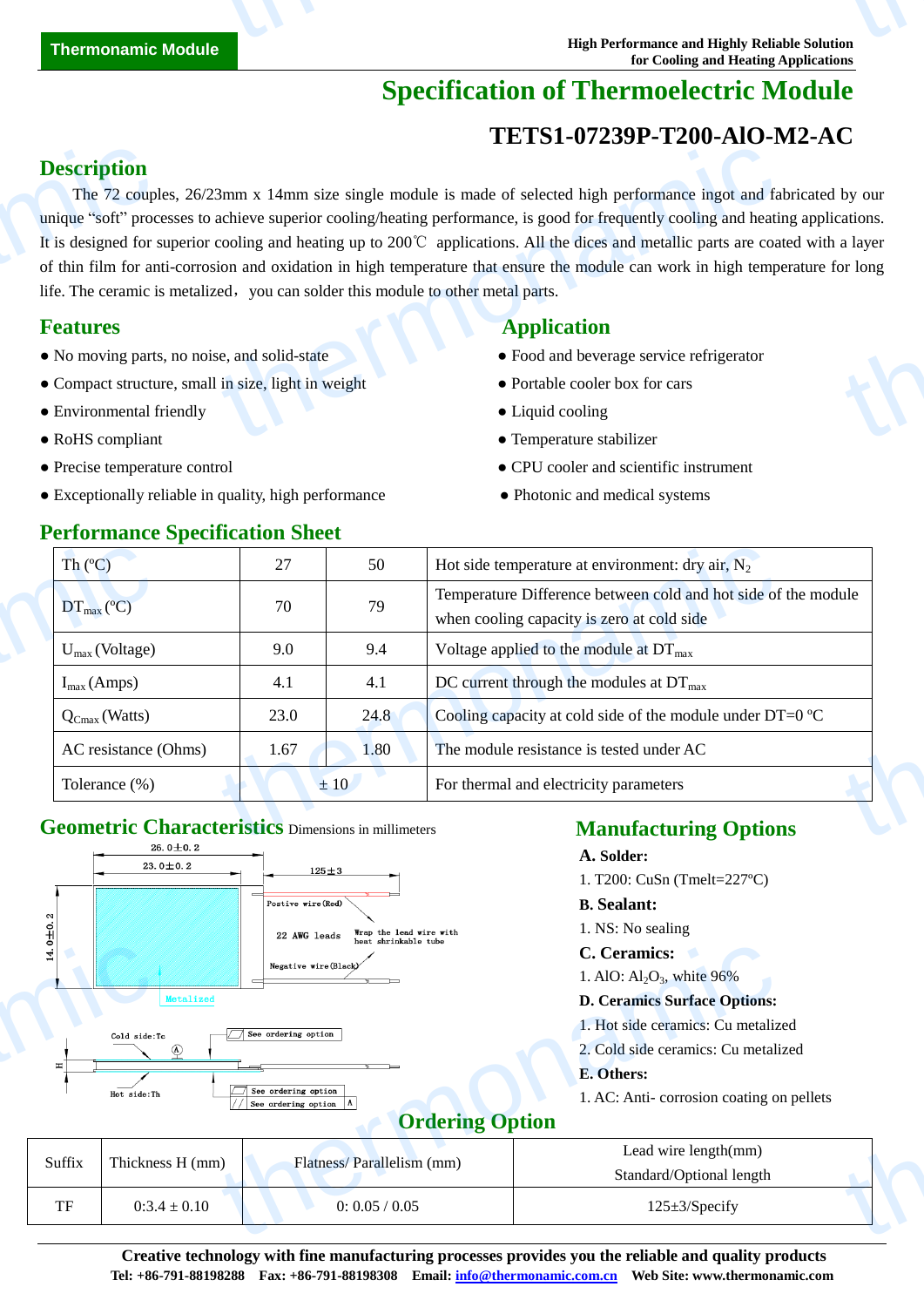# **Thermonamic Module** thermonamic

#### **Operation Cautions**

- Cold side of the module sticked on the object being cooled Operation below  $I_{max}$  or  $V_{max}$
- Hot side of the module mounted on a heat radiator Operation or storage module below 100 °C
- Work under DC

#### **Performance Curves at Th=27 °C** Performance Curves at Th=50 °C

- 
- 



Standard Performance Graph Qc= f(V)

**Creative technology with fine manufacturing processes provides you the reliable and quality products Tel: +86-791-88198288 Fax: +86-791-88198308 Email: info@thermonamic.com.cn Web Site: www.thermonamic.com**